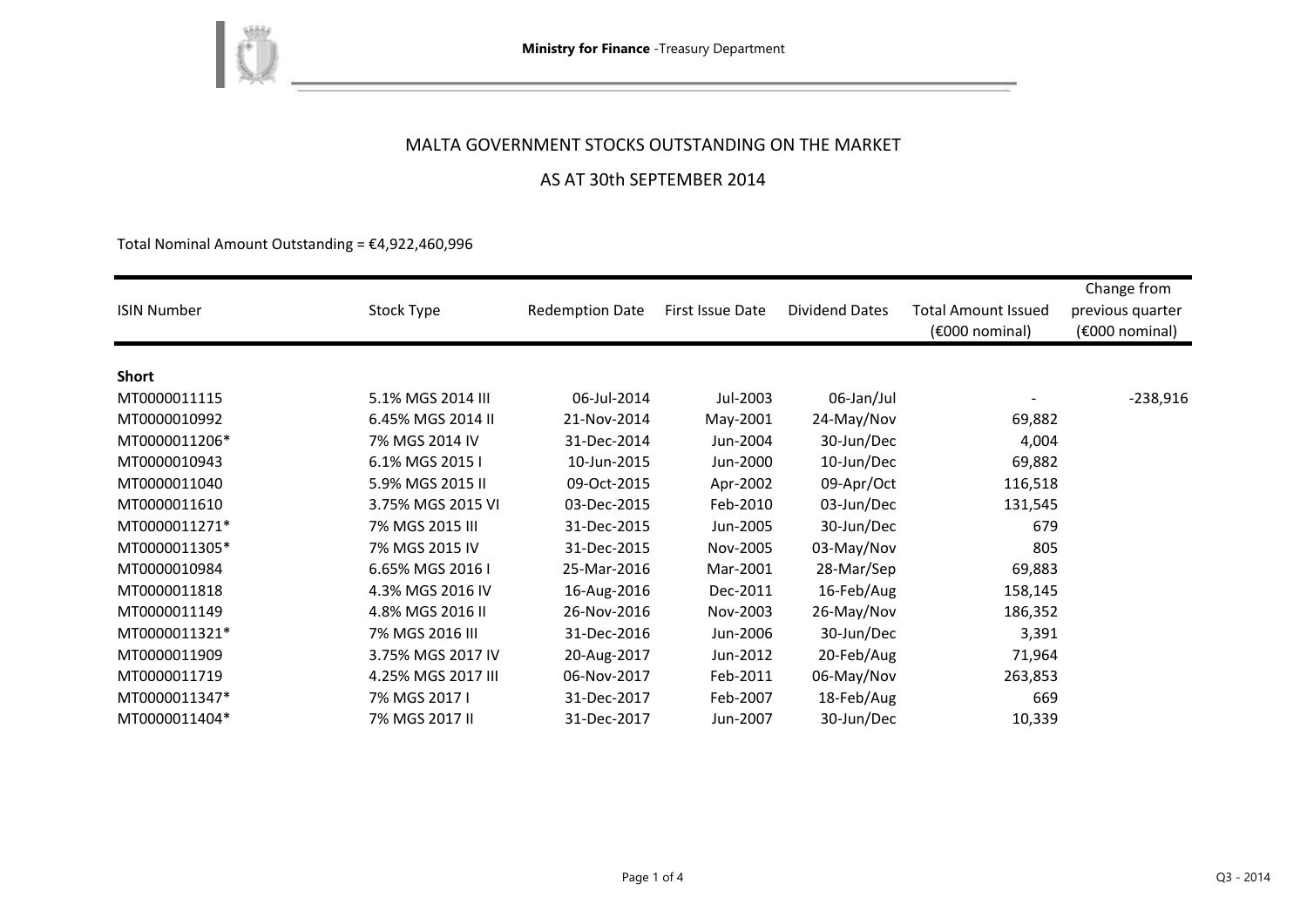

# MALTA GOVERNMENT STOCKS OUTSTANDING ON THE MARKET

# AS AT 30th SEPTEMBER 2014

| <b>ISIN Number</b> | Stock Type        | <b>Redemption Date</b> | First Issue Date | <b>Dividend Dates</b> | <b>Total Amount Issued</b><br>(€000 nominal) | Change from<br>previous quarter<br>$(6000)$ nominal) |
|--------------------|-------------------|------------------------|------------------|-----------------------|----------------------------------------------|------------------------------------------------------|
| Short (cont.)      |                   |                        |                  |                       |                                              |                                                      |
| MT0000012071       | 3.85% MGS 2018 V  | 18-Apr-2018            | Dec-2012         | 18-Apr/Oct            | 121,431                                      |                                                      |
| MT0000010828       | 7.8% MGS 2018 I   | 15-Jul-2018            | <b>Jul-98</b>    | 15-Jan/Jul            | 163,057                                      |                                                      |
| MT0000011438*      | 7% MGS 2018 II    | 31-Dec-2018            | Apr-2008         | 18-Apr/Oct            | 327                                          |                                                      |
| MT0000011461*      | 7% MGS 2018 III   | 31-Dec-2018            | Jun-2008         | 30-Jun/Dec            | 6,543                                        |                                                      |
| MT0000010901       | 6.6% MGS 2019 I   | 01-Sep-2019            | Aug-1999         | 01-Mar/Sep            | 102,493                                      |                                                      |
| MT0000012105       | 3% MGS 2019 III   | 22-Sep-2019            | Mar-2013         | 22-Mar/Sep            | 122,496                                      |                                                      |
| MT0000012246       | 3.2% MGS 2019 V   | 31-Jul-2019            | Dec-2013         | 31-Jan/Jul            | 121,451                                      |                                                      |
| MT0000011545*      | 7% MGS 2019 II    | 31-Dec-2019            | Jun-2009         | 30-Jun/Dec            | 13,670                                       |                                                      |
| MT0000011602       | 4.6% MGS 2020 II  | 25-Apr-2020            | Nov-2009         | 25-Apr/Oct            | 158,327                                      |                                                      |
| MT0000011370       | 5.2% MGS 2020 I   | 10-Jun-2020            | Jun-2007         | 10-Jun/Dec            | 52,407                                       |                                                      |
| MT0000012253       | 3.35% MGS 2020 IV | 31-Jul-2020            | Dec-2013         | 31-Jan/Jul            | 64,040                                       |                                                      |
| MT0000012428       | 2% MGS 2020 V     | 26-Sep-2020            | Aug-2014         | 26-Mar/Sep            | 6,044                                        | 6,044                                                |
| MT0000011669*      | 7% MGS 2020 III   | 31-Dec-2020            | Jun-2010         | 30-Jun/Dec            | 431                                          |                                                      |
| <b>Medium</b>      |                   |                        |                  |                       |                                              |                                                      |
| MT0000011164       | 5% MGS 2021 I     | 08-Aug-2021            | May-2004         | 08-Feb/Aug            | 458,845                                      |                                                      |
| MT0000011750*      | 7% MGS 2021 II    | 31-Dec-2021            | Jun-2011         | 18-Jun/Dec            | 466                                          |                                                      |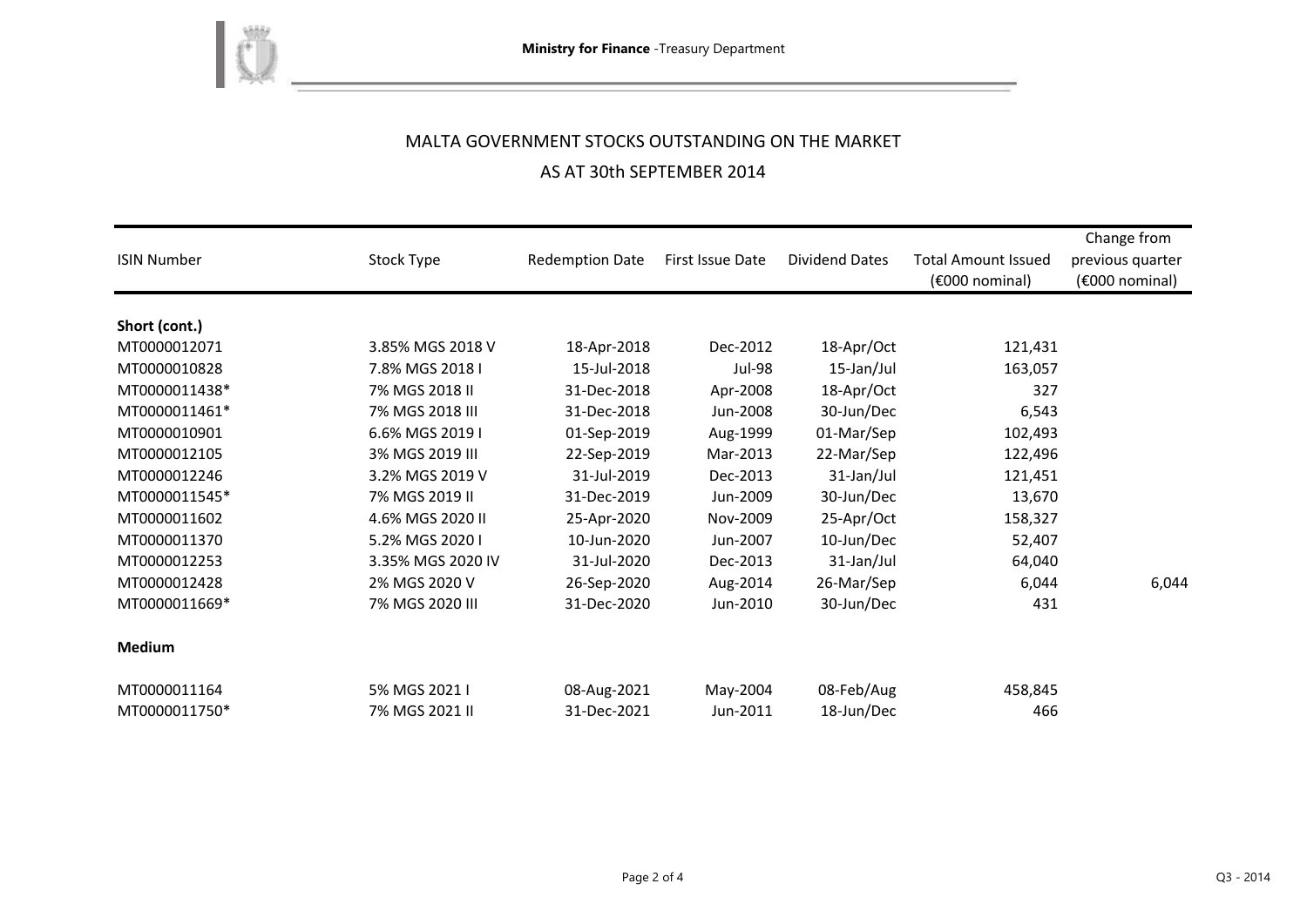

# MALTA GOVERNMENT STOCKS OUTSTANDING ON THE MARKET

## AS AT 30th SEPTEMBER 2014

| <b>ISIN Number</b> | Stock Type        | <b>Redemption Date</b> | First Issue Date | <b>Dividend Dates</b> | <b>Total Amount Issued</b><br>(€000 nominal) | Change from<br>previous quarter<br>(€000 nominal) |
|--------------------|-------------------|------------------------|------------------|-----------------------|----------------------------------------------|---------------------------------------------------|
| Medium (cont.)     |                   |                        |                  |                       |                                              |                                                   |
| MT0000011768*      | 7% MGS 2021 III   | 31-Dec-2021            | Jun-2011         | 30-Jun/Dec            | 2,859                                        |                                                   |
| MT0000011172       | 5.1% MGS 2022 I   | 16-Aug-2022            | Aug-2004         | 16-Feb/Aug            | 71,048                                       |                                                   |
| MT0000011891       | 4.3% MGS 2022 II  | 15-May-2022            | Feb-2012         | 15-May/Nov            | 240,169                                      |                                                   |
| MT0000011982*      | 7% MGS 2022 III   | 31-Dec-2022            | Sep-2012         | 01-Mar/Sep            | 1,319                                        |                                                   |
| MT0000011123       | 5.5% MGS 2023 I   | 06-Jul-2023            | Jul-2003         | 06-Jan/Jul            | 78,811                                       |                                                   |
| MT0000012238*      | 7% MGS 2023 II    | 31-Dec-2023            | Nov-2013         | 18-May/Nov            | 2,404                                        |                                                   |
| MT0000012303       | 3.3% MGS 2024 I   | 12-Nov-2024            | Mar-2014         | 12-May/Nov            | 24,051                                       |                                                   |
| MT0000012394*      | 7% MGS 2024 II    | 31-Dec-2024            | Aug-2014         | 18-Feb/Aug            | 1,135                                        | 1,135                                             |
| MT0000012055       | 4.8% MGS 2028 I   | 11-Sep-2028            | Nov-2012         | 11-Mar/Sep            | 107,030                                      |                                                   |
| MT0000012139       | 4.5% MGS 2028 II  | 25-Oct-2028            | Mar-2013         | 25-Apr/Oct            | 286,652                                      |                                                   |
| Long               |                   |                        |                  |                       |                                              |                                                   |
| MT0000011958       | 5.1% MGS 2029 I   | 01-Oct-2029            | Jun-2012         | 01-Apr/Oct            | 79,145                                       |                                                   |
| MT0000011651       | 5.25% MGS 2030 I  | 23-Jun-2030            | May-2010         | 23-Jun/Dec            | 440,166                                      |                                                   |
| MT0000011883       | 5.2% MGS 2031 I   | 16-Sep-2031            | Nov-2011         | 16-Mar/Sep            | 201,344                                      |                                                   |
| MT0000012220       | 4.65% MGS 2032 I  | 22-Jul-2032            | Nov-2013         | 22-Jan/Jul            | 140,454                                      |                                                   |
| MT0000012337       | 4.45% MGS 2032 II | 03-Sep-2032            | Mar-2014         | 03-Mar/Sep            | 153,112                                      |                                                   |
| MT0000012386       | 4.3% MGS 2033 I   | 01-Aug-2033            | Jun-2014         | 01-Feb/Jun            | 150,700                                      |                                                   |